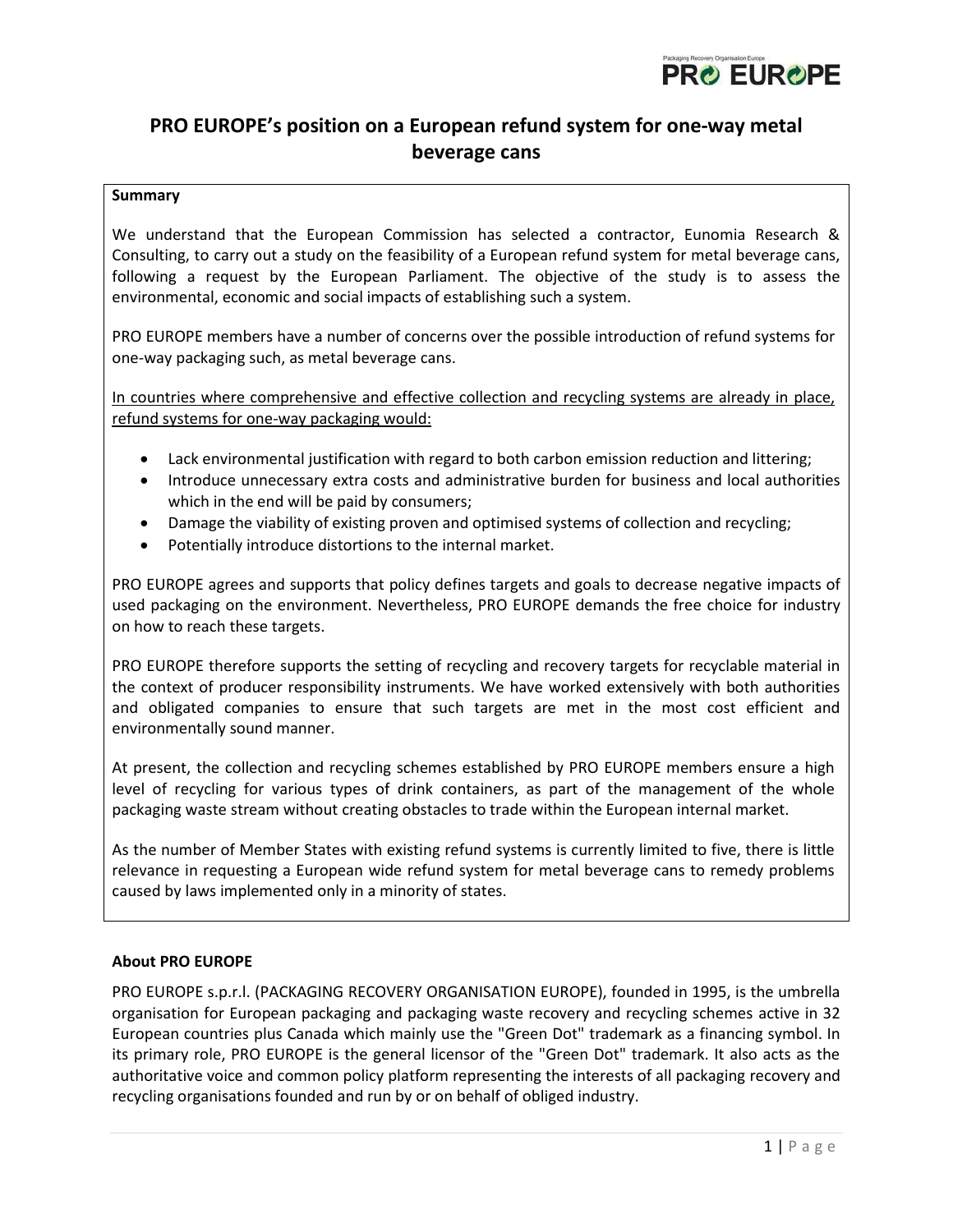

#### **Key fact about PRO EUROPE**

- Since its foundation PRO EUROPE has been organising the exchange of experience and knowhow on the recovery and recycling of household packaging between 33 systems in 33 countries.
- About 170,000 companies are contributing licensees/members of PRO EUROPE member systems.
- About 400 million inhabitants have access to separate collection financed by PRO EUROPE member systems.
- About 32,000,000 tonnes of packaging have been recovered by PRO EUROPE member systems in 2009.
- About 2400 kt of metal packaging have been recovered by PRO EUROPE member systems in 2009.
- More than 25 million tonnes of CO2 equivalent has been saved by the work of PRO EUROPE member systems in 2009.
- About 460 billion packaging items are labeled yearly with the 'Green Dot', a registered trademark in more than 170 countries.

## **Introduction**

It would appear that the implementation of a European refund system for non-reusable metal beverage cans is considered because it is assumed that it would bring a favourable outcome compared to existing collection and recycling schemes. However, analysing information from recycling schemes of 33 countries, where both refund and kerbside collection is provided, we found that a refund system for one-way metal beverage cans has the opposite effect in all of these areas:

## **Environment**

- Refund systems do not lead to higher recycling rates
- Lack of incentive to reduce packaging
- Refund systems do not solve the problem of littering

## **Economy**

- Cost impact on businesses and local authorities
- Distortion of internal market and cross border competition

#### **Society**

- Consumer attitudes and behaviours
- Cost-distribution

We will therefore examine each of these areas in greater detail, which is in line with the issues that the Commission study will examine.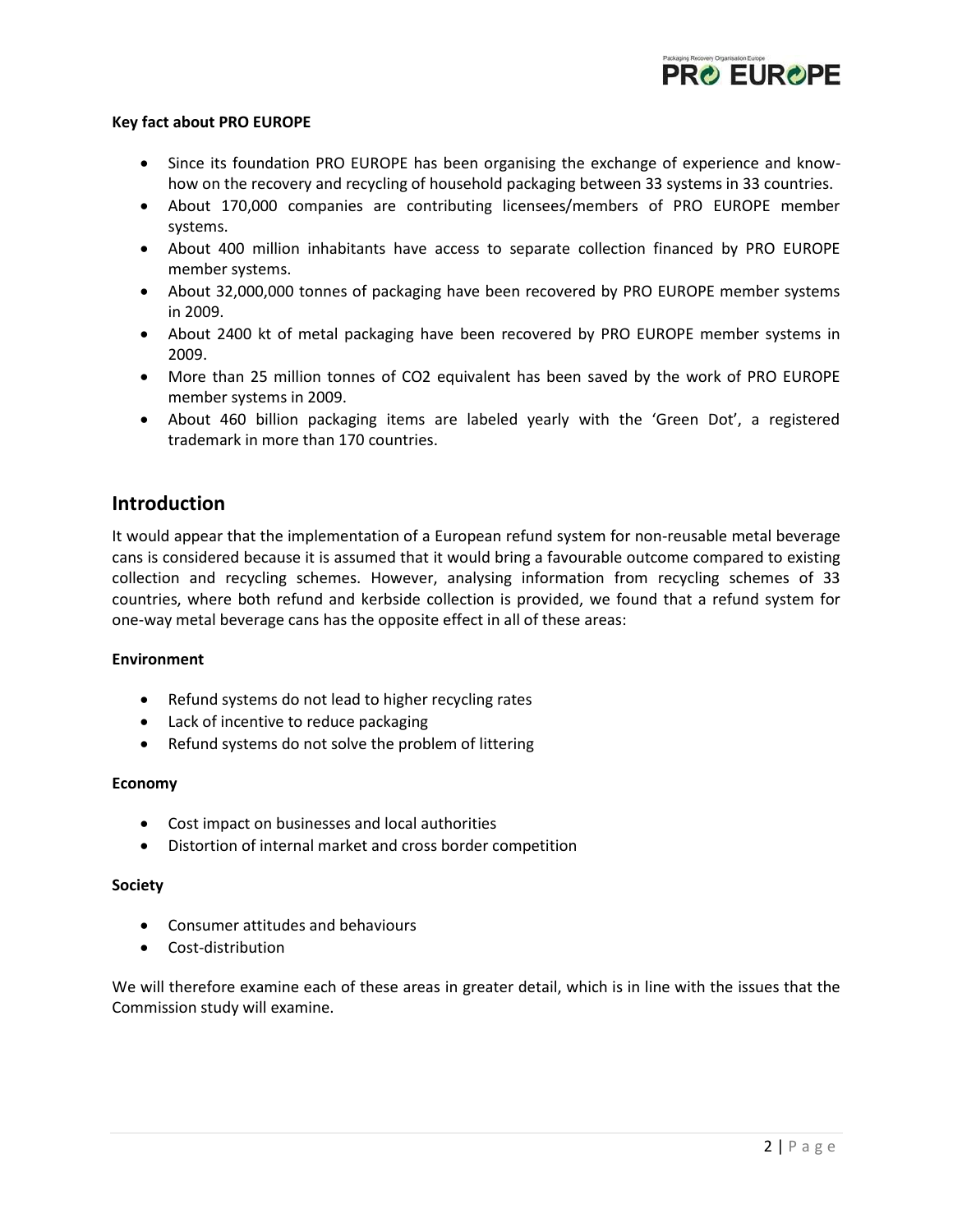

## **2.0 Environmental Effects**

#### 2.1 Recycling rates and the wider 'carbon agenda'

Where no selective household collection system exists for dry recyclable materials, the introduction of a refund system can increase recovery and recycling rates. However, the operation of a selective collection system tends to lead to higher recycling rates than the operation of a refund system alone. Comparing the recycling rates of EU-15 countries, i.e. the countries that started to implement the Packaging and Packaging Waste Directive as of 1994, it becomes apparent that countries with a refund system alone for household packaging, e.g. Denmark, reach lower rates for recycling than countries with a selective collection system for household packaging, e.g. Austria, Belgium, Ireland, Portugal, UK etc.<sup>1</sup>

Furthermore, for the introduction of refund systems, new transport systems have to be set up, resulting in increased fuel consumption, traffic congestion and CO2 emissions.<sup>2</sup>

#### 2.2 Packaging minimisation

The existing recycling systems which were set up in most EU Member States under the Packaging Directive are funded by industry using producer responsibility mechanisms. The concept of producer responsibility places obligations on those producers, who have a degree of control over the quantities, composition and design of packaged products, for the collection and recycling of their products or packaging at the end of their life. It is the practical way through which the EU implements the "polluter pays" principle.

Through the "polluter pays" principle, producers are encouraged to optimize their packaging and lessen the environmental impacts of the products for which they carry some responsibility, which end up in the national waste stream. A prevention approach is intrinsically built into the financing principles, since producers generally pay on the basis of weight of packaging used. In this respect producer responsibility has proven successful in many Member States<sup>3</sup>.

In countries with mandatory refund systems for some of the one way beverage containers, e.g. Germany, the producer has no incentive to optimize these beverage containers that he places on the market, as the financing is based on the number of items rather than on weight.

#### 2.3 Littering

 $\overline{\phantom{a}}$ 

Supporters of refund systems for one-way packaging often use the argument that metal beverage cans "are lying around in the landscape". However, metal beverage cans actually represent a small component of total litter but due to their visibility are often misrepresented as a much greater proportion.

<sup>&</sup>lt;sup>1</sup> Eurostat "Recycling and recovery rates for packaging waste, 2008", please click <u>here</u>.

 $2\,$  "Worlds largest PET Life Cycle Assessment – One way PET levels with refillable glass", PETCORE 2004.

<sup>&</sup>lt;sup>3</sup>"Effective Packaging – Effective Prevention", PRO EUROPE 2004/2005.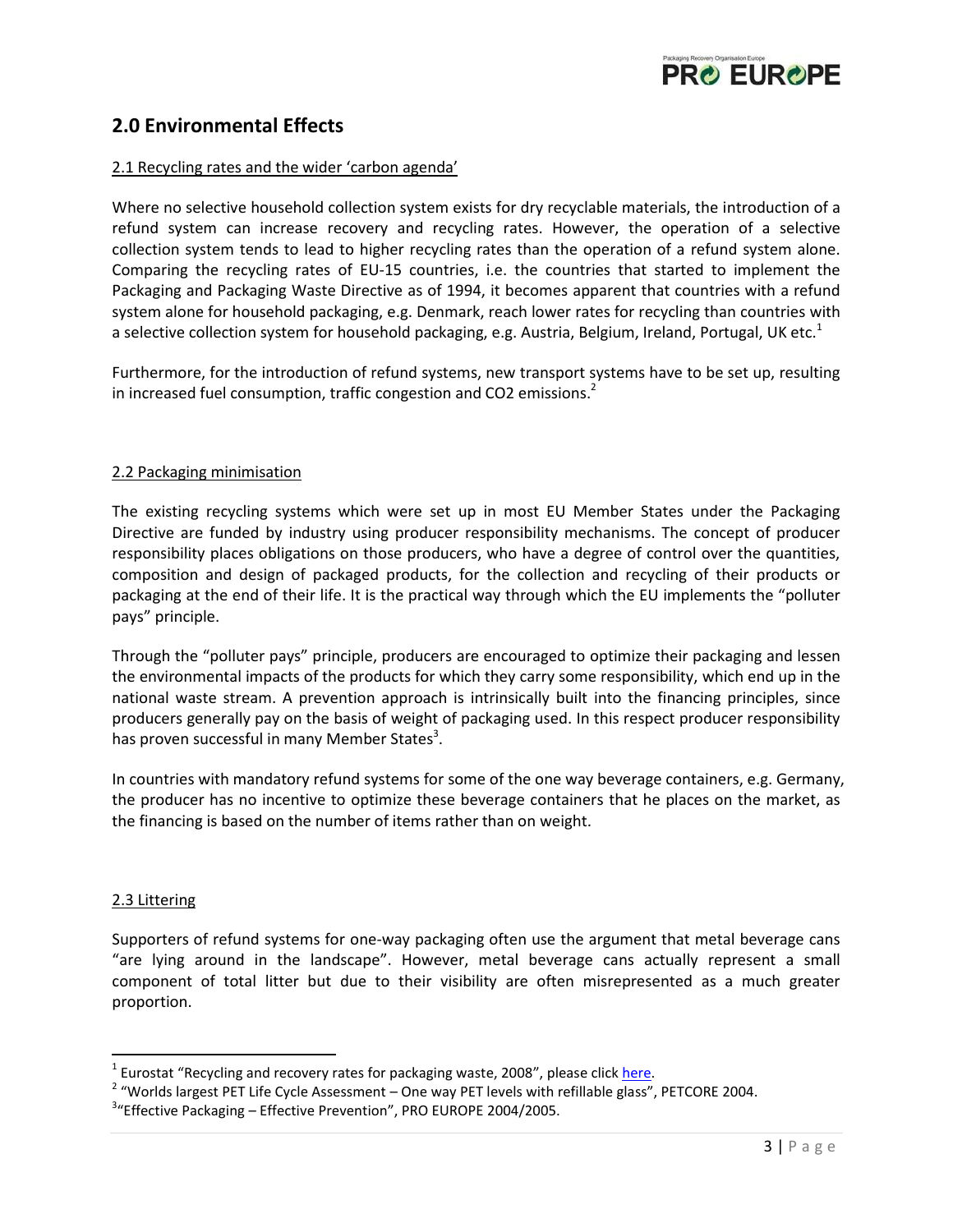

Numerous studies have shown that the average share of packaging waste in the overall litter stream is approximately 6%, with beverage packaging waste accounting for approximately 0.45% of total litter. The largest fraction of the overall litter stream consists of cigarette butts, organic waste and nonpackaging litter.<sup>4</sup>

Much research has been done into potential policy initiatives which could effectively tackle the problem of litter. A recent study found as reasons for littering: "by mistake" or "inadvertently" (65%) followed by "lack of infrastructure" (38%) and imitation (35%), which does not suggest that refund fees on metal beverage cans would change this.<sup>5</sup>

In the UK the "Keep Britain Tidy" anti-littering organisation has been active in this field since 1954<sup>6</sup> and has conducted much research into the quantities, composition and effective means of reducing litter in the UK. In broad summary, their research showed that the association of litter reduction with the introduction of mandatory refund systems is misleading. Litter can in fact be much more effectively addressed through consumer education campaigns, rigorous enforcement of anti-littering laws and the availability of litter receptacles in public places.

The activities of bin scavengers in public places can increase litter since they will frequently empty an entire bin whilst searching for refund cans or bottles. Furthermore, the refund system does not affect fundamental consumer behaviour, hence although metal beverage cans may disappear from the litter stream, littering remains similar to their previous levels but with a change of composition.

PRO EUROPE and its members already run educational programs against littering in general and are ready to co-operate with authorities and industry further.

## **3 Economic effects**

 $\overline{a}$ 

## 3.1 Cost impact on business and local authorities

There are numerous financial consequences of refund systems on business stakeholders with both winners and losers depending on their position within the supply chain.

Suppliers of reverse vending equipment benefit substantially from refund systems, as these are the predominant method employed by most countries to collect the empty packaging. Waste management companies also benefit financially from the operation of new collection routes from the newly created can suppositories.

Manufacturers and fillers of beverage containers remain revenue neutral from refund fees but do face significant extra administration costs, as well as management time and effort in producing data submissions for the refund mechanisms to operate effectively. As can be seen in Annex (I), refund systems are minimum 2-3 times more expensive per tonne of material to administer than selective

 $4$  Eco Emballages study + study of University of Vienna.

<sup>&</sup>lt;sup>5</sup> "Perception of littering", survey carried out by EcoEmballages in France in June 2006 among 1000 persons over 15 years.

<sup>&</sup>lt;sup>6</sup> [http://www.keepbritaintidy.org/ImgLibrary/people\\_who\\_litter%20litterseg2006\\_763.pdf](http://www.keepbritaintidy.org/ImgLibrary/people_who_litter%20litterseg2006_763.pdf)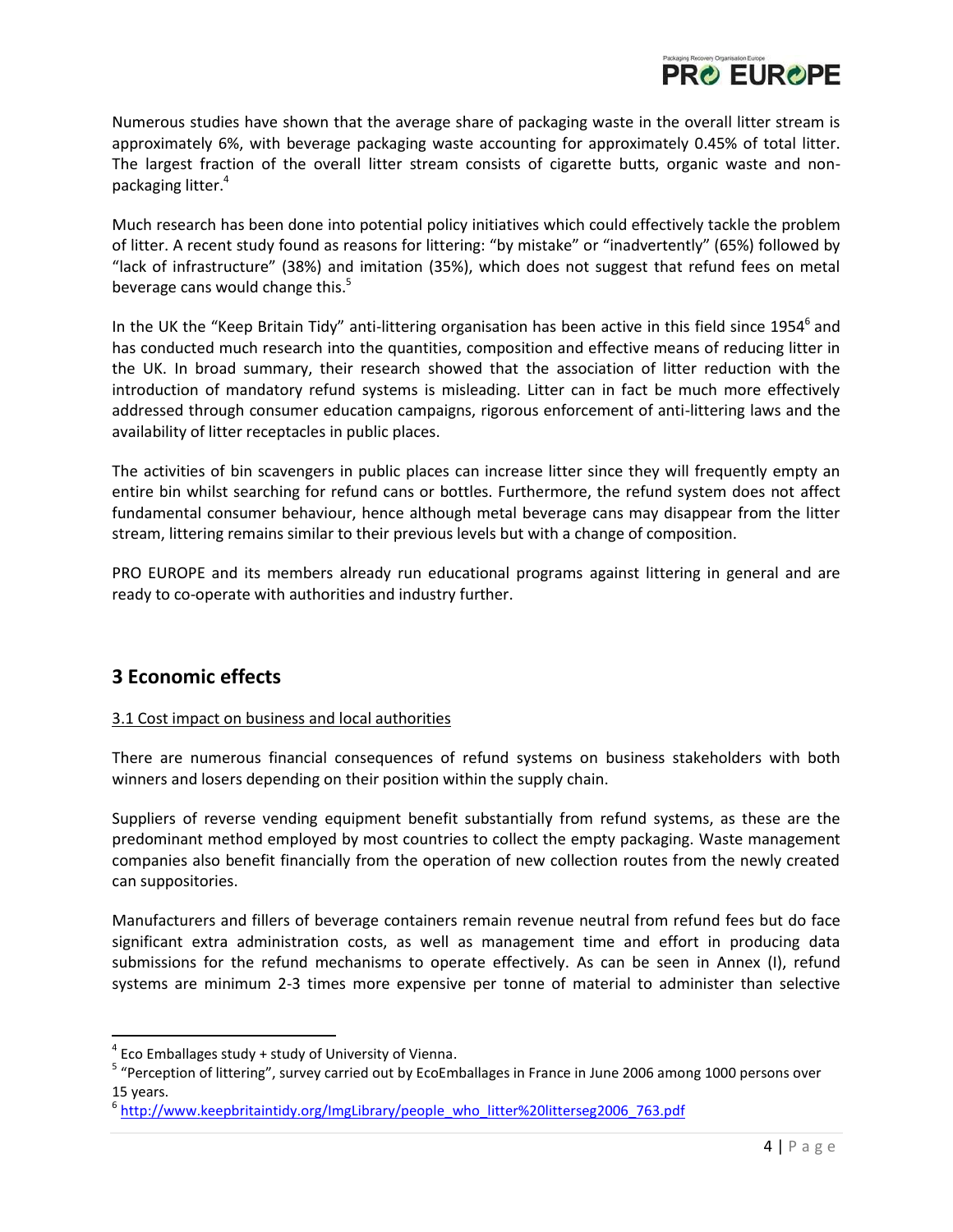

collection, a result which has been confirmed by the PERCHARDS Study on behalf of the European Commission<sup>7</sup>.

When examined as a whole, it is clear that the use of refund systems for the collection of beverage containers is considerably less efficient than collection in conjunction with an existing kerbside system. Contrary, the introduction of refund systems for metal beverage cans damage the viability of existing proven and optimised systems of collection and recycling by adding extra costs and administrative burdens.

#### 3.2 Internal market and cross border competition

Effects experienced through the imposition of mandatory refund systems have shown a number of consequences on local markets:

- Consumers tend to try to avoid paying refunds by shifting to refund free products. This includes shopping in stores across borders where mandatory refunds are not applied. Consequently, retailers in the border region are faced with tremendous losses due to 'customer migration'. In the case of a Europe wide metal beverage refund scheme this problem would be shifted to EU countries bordering non-EU countries.
- Damage has been sustained by non-refillable packaging markets, for example can producers. This is because retailers wish to minimise their collection costs and hence have chosen in some cases to neither stock nor collect cans.
- Large supermarkets tend to be better equipped to cope with refund systems compared to smaller retailers who usually have neither the space nor the finance to install reverse vending machines, which means that they have to take back and check bottles manually.

One of the main reasons for the current Commission study is the trade of alcoholic beverage cans at borders, e.g. between Germany and Denmark. However, it is important to bear in mind that the original problem of these conflicts lies in different levels of alcohol taxes rather than in different refund systems. For example, if the tax on alcohol was more or less equal in EU Member States, consumers would have less incentive to go to another country to buy cheaper alcohol.

## **4 Social effects**

l

## 4.1 Consumer attitudes and behaviour

For the average consumer living in an area where a selective kerbside collection system exists i.e. almost all EU Member States, refund systems for non-reusable containers are not popular. There are numerous reasons why this is the case:

i. Existing systems rely on consumers to separate their waste into numerous streams so that it can be separately collected for recycling. Although this can at times be onerous, it has become a

<sup>&</sup>lt;sup>7</sup> "PERCHARDS study on the progress of the implementation and impact of Directive 94/62/EC of the functioning of the internal market", page 129, May 2005.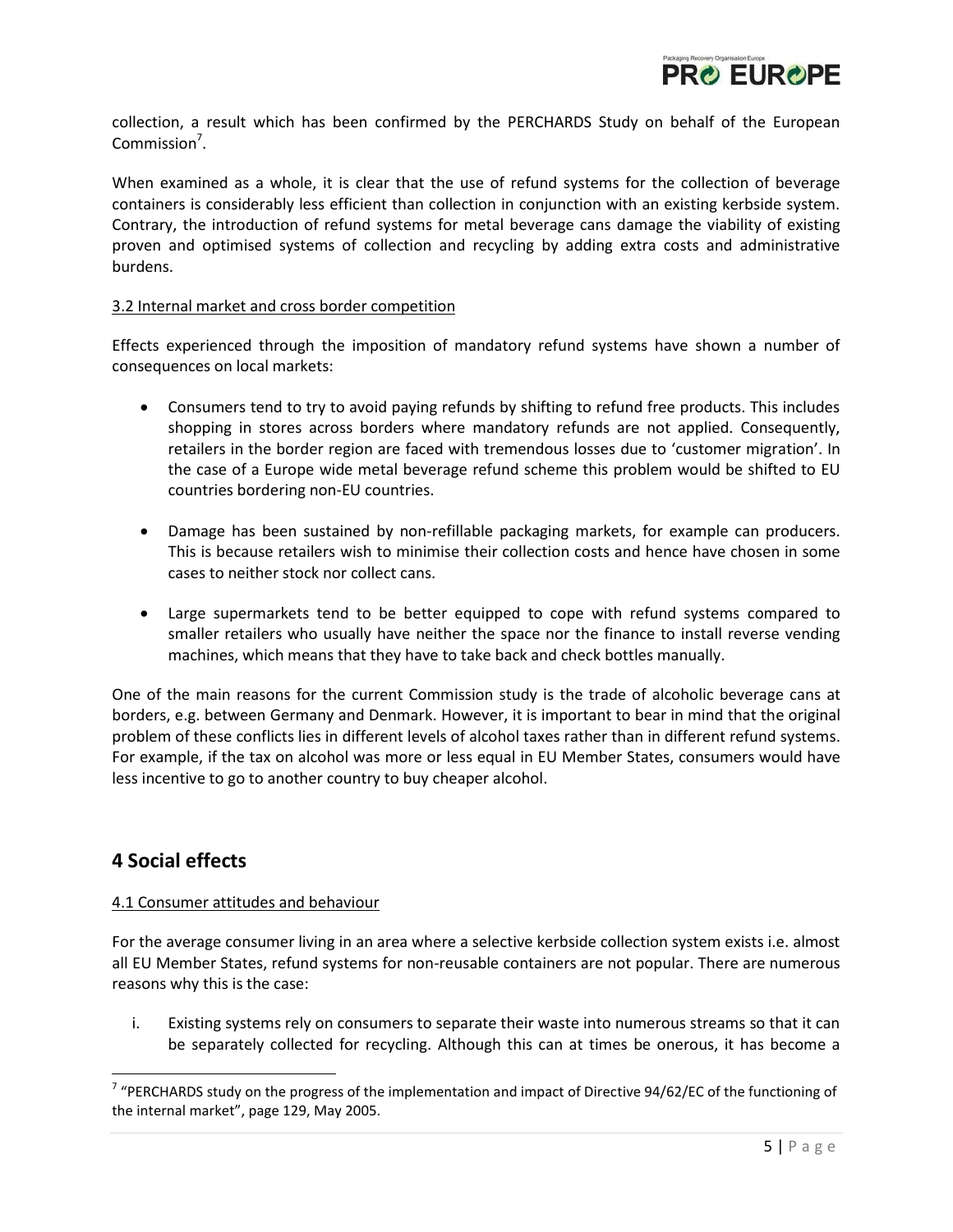part of the national culture for many mature recycling systems. If consumers are further required to separate another waste stream which must be dealt with in a special way and deposited away from home, this not only confuses consumers but also requires additional effort.

**PRO EUROPE** 

- ii. Many consumers perceive refund systems for one-way packaging as circuitous and misleading according to a study by the market research institute Innofact. $^8$
- iii. Operational and IT problems preventing the recovery of refunds, especially in the start up phases of systems which rely on reverse vending machines, frequently cause delays and frustration for the public.
- iv. Collecting refunds on beverage containers is often an unpleasant experience. Most consumers will aim to return their beverage containers at a supermarket during their weekly shopping trip. Since most consumers also shop at similar times, this has led to long queues at reverse vending machines for example on Friday evenings and Saturday mornings.
- v. Bin scavenging is common in countries operating refund systems for non-reusable beverage containers. This creates extra litter around public litter receptacles and consequently public annoyance.

## 4.2. Cost-distribution

- i. Even though refunds can be recovered by consumers there are other system costs associated with refund systems, which consumers cannot influence and which cause both beverage and other food item prices to increase, e.g. extra system administration costs.
- ii. Additional costs and space requirements also tend to encourage retailers to reduce shelf-space allocated to refund-bearing products which in turn reduces the variety that they are willing to stock, thereby reducing consumer choice.
- iii. Refund systems have a disproportionate impact on lower income families. For those purchasing cheaper economy brand beverages, the refund represents a comparatively higher percentage of the item cost. In addition, it is usually the less privileged consumers who have least access to transport making it additionally more difficult for them to recover their refund money.
- iv. Implementation of a refund system is extremely costly in time (administrative burdens discussed above). In order for consumers to have adequate access to reverse vending machines to recover their refunds a great deal of money must be spent on IT systems and reverse vending machines, which makes it difficult to revert to a non-refund situation as this would mean wastage of large amounts of effort and money.

'Perfect' implementation would require no IT or administration problems and a comprehensive network of reverse vending machines available as soon as the refund mechanism is applied at retail outlets. In addition, the extra burdens and costs to both public and private administration, as well as the detrimental environmental effects need to be eliminated in order to be comparable to producer responsibility systems.

## **5 Conclusions**

 $\overline{\phantom{a}}$ 

Most Member States do not have refund systems for metal beverage cans because they already have well established recycling systems which are more efficient for this material, more effective and do not

 $^8$  Lebensmittelzeitung, 21.8.2009: "Pfand als Buch mit sieben Siegeln"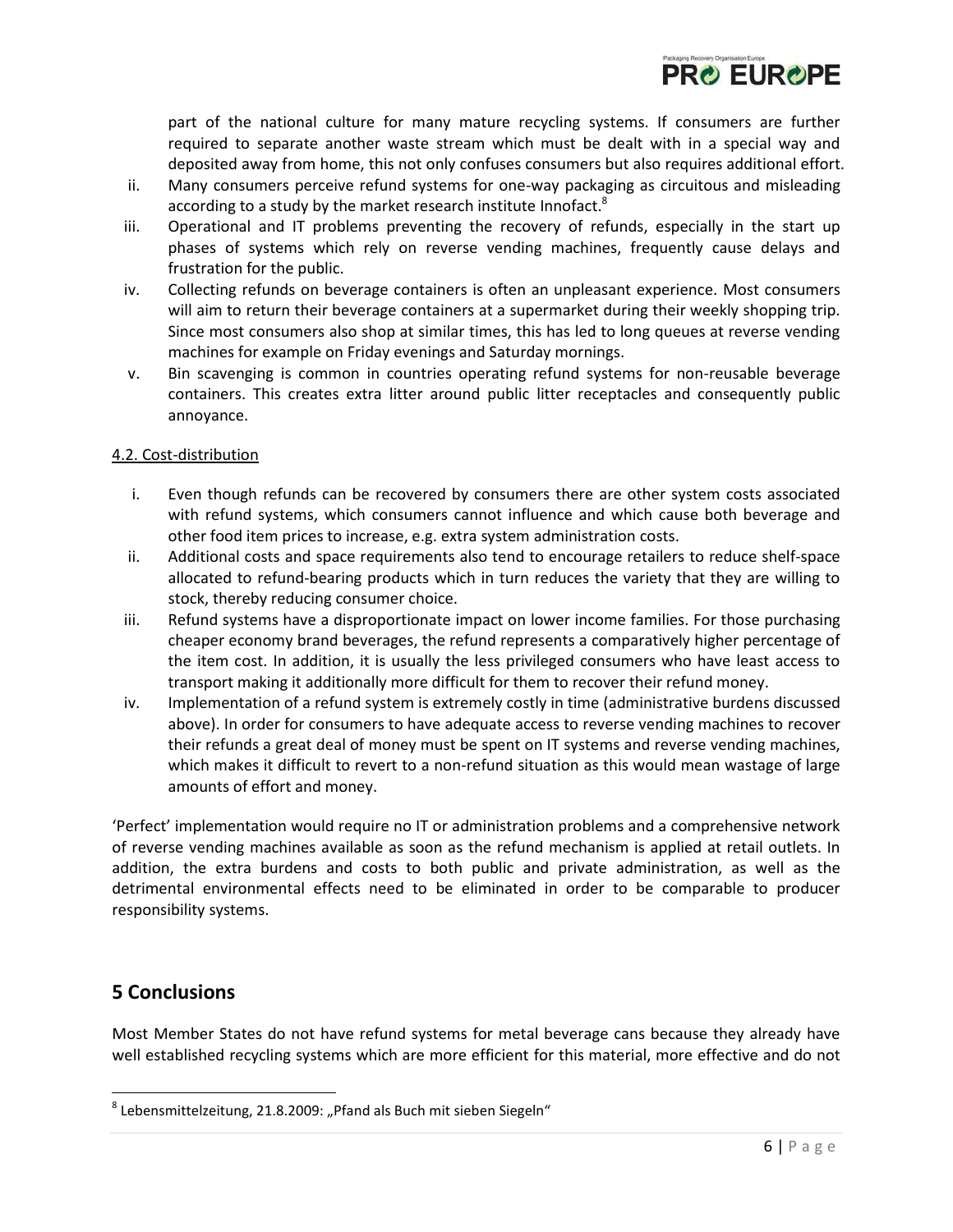

create barriers to trade. They use selective collection mechanisms operated through household collection, bring banks or using automated separation systems in material recovery facilities. These systems operate efficiently and effectively, achieving high recovery rates at the lowest possible cost to both producers and consumers.

Establishing additional refund systems would not only reduce the effectiveness of existing systems, it would also introduce significant additional and unnecessary financial burdens on producers and consumers and cause extra environmental damage.

Moreover, the claim that refund systems for metal beverage cans would solve the problem of littering has been found to be false because firstly metal beverage cans actually represent a small component of total litter (less than 0.45%) and secondly, studies have shown that the solution for littering lies in education of citizens and anti-littering enforcement, e.g. fines, rather than refund systems for metal beverage cans.